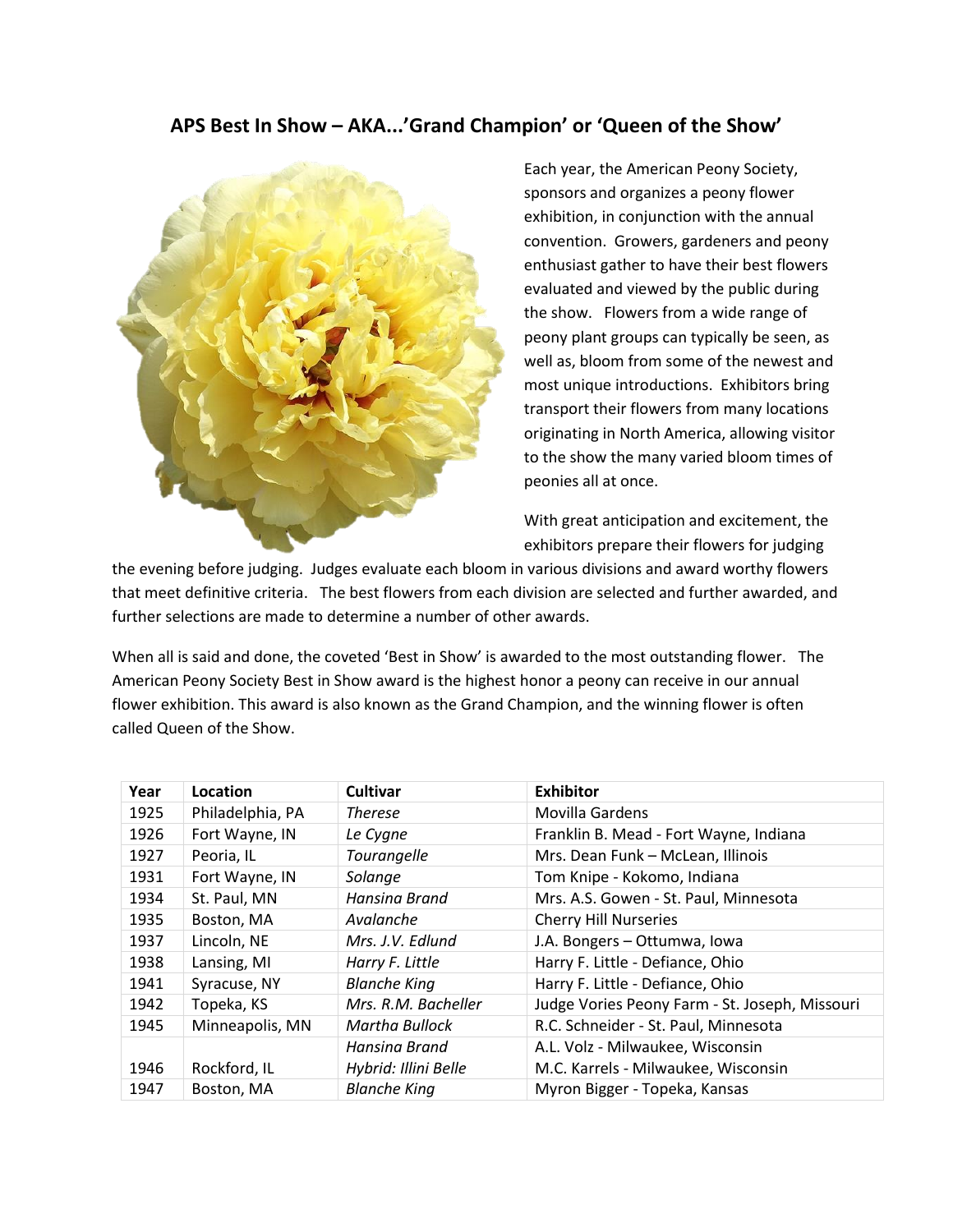| 1951 | Cleveland, OH     | <b>Red Charm</b>         | M.C. Karrels - Milwaukee, Wisconsin        |
|------|-------------------|--------------------------|--------------------------------------------|
| 1952 | Sparta, NJ        | <b>Nancy Nicholls</b>    | N.R. Van Loon - Newton, New Jersey         |
| 1953 | Kansas City, MO   | May Delight              | Elizabeth Falk - Plainfield, Illinois      |
| 1954 | Minneapolis, MN   | <b>Ann Cousins</b>       | D.S. Hyde - Chicago, Illinois              |
| 1955 | Chicago, IL       | James Pillow             | D.S. Hyde - Chicago, Illinois              |
| 1956 | Dixon, IL         | Le Cygne                 | Marvin Karrels - Milwaukee, Wisconsin      |
| 1958 | Minneapolis, MN   | Doris Cooper             | Glenn Greaves - St. Paul, Minnesota        |
| 1959 | Grand Forks, ND   | Hansina Brand            | Loyde Thompson - Grand Forks, North Dakota |
| 1960 | Van Wert, OH      | Le Cygne                 | D. Sanford Hyde - Chicago, Illinois        |
| 1961 | Minneapolis, MN   | <b>Frances Mains</b>     | Walter Mains - Belle Center, Ohio          |
| 1962 | Minneapolis, MN   | Minuet                   | Loyde Thompson - Grand Forks, North Dakota |
|      |                   | Mrs. Franklin D.         |                                            |
| 1963 | Mansfield, OH     | Roosevelt                | Clarence Lienau - Detroit, Michigan        |
| 1964 | Grand Forks, ND   | Hansina Brand            | W.G. Sindt - Minneapolis, Minnesota        |
| 1965 | Sparta, NJ        | <b>Red Charm</b>         | Frank L. Howell - Newton, New Jersey       |
| 1966 | Mansfield, OH     | Annisquam                | Marvin Karrels, Milwaukee, Wisconsin       |
| 1967 | Detroit, MI       | Doris Cooper             | Walter Alexander - Bowling Green, Ohio     |
| 1968 | Milwaukee, WI     | Carol                    | Clarence Lienau - Detroit, Michigan        |
| 1969 | Mansfield, OH     | <b>Nick Shaylor</b>      | Clarence Lienau - Detroit, Michigan        |
| 1970 | Lisle, IL         | Cytherea                 | Marvin Karrels - Milwaukee, Wisconsin      |
| 1971 | Edina, MN         | Douglas Brand            | Brand Peony Farms - Faribault, Minnesota   |
| 1972 | Mansfield, OH     | Spellbinder              | Marvin Karrels - Milwaukee, Wisconsin      |
| 1973 | Milwaukee, WI     | <b>Dinner Plate</b>      | Roy G. Klehm - Barrington, Illinois        |
| 1974 | Hamilton, Ontario | Princess Margaret        | Frank Howell - Newton, New Jersey          |
| 1975 | Mansfield, OH     | Robert W. Auten          | Marvin Karrels - Milwaukee, Wisconsin      |
| 1976 | Minnetonka, MN    | Cytherea                 | Marvin Karrels - Milwaukee, Wisconsin      |
|      | Champagne-        |                          |                                            |
| 1977 | Urbana, IL        | James Pillow             | Clarence Lienau - Detroit, Michigan        |
| 1978 | Mansfield, OH     | <b>Princess Margaret</b> | W.G. Sindt - Minneapolis, Minnesota        |
|      | Champagne-        |                          |                                            |
| 1979 | Urbana, IL        | Yachiyo Tsubaki          | Kit Klehm - Arlington Heights, Illinois    |
| 1980 | Ithaca, NY        | Miss America             | Frank Howell - Newton, New Jersey          |
| 1981 | Mansfield, OH     | Douglas Brand            | W.G. Sindt - Afton, Minnesota              |
| 1982 | Hamilton, Ontario | Haku Raku Ten            | John Simkins - Oakville, Ontario, Canada   |
| 1983 | Milwaukee, WI     | Cytherea                 | Marvin Karrels - Milwaukee, Wisconsin      |
|      |                   | Mrs. Franklin D.         |                                            |
| 1984 | Mansfield, OH     | Roosevelt                | Robert Schmidt - Brecksville, Ohio         |
| 1985 | Mahomet, IL       | Hansina Brand            | C.F. Spangler - Ft. Atkinson, Wisconsin    |
| 1986 | St. Anthony, MN   | Minnie Shaylor           | Carroll Spangler - Ft. Atkinson, Wisconsin |
| 1987 | Mansfield, OH     | <b>High Noon</b>         | Carroll Spangler - Ft. Atkinson, Wisconsin |
| 1988 | Glencoe, IL       | Pink Derby               | Robert Schmidt - Brecksville, Ohio         |
| 1989 | Janesville, WI    | Robert W. Auten          | Robert Schmidt - Brecksville, Ohio         |
| 1990 | Mansfield, OH     | <b>Etched Salmon</b>     | Carl Klehm - South Barrington, Illinois    |
| 1991 | Hamilton, Ontario | <b>Ruffled Sunset</b>    | Reath Nursery - Vulcan, Michigan           |
| 1992 | Des Plaines, IL   | Kamada Nishiki           | Joe Glocka - West Allis, Wisconsin         |
| 1993 | Mansfield, OH     | <b>Yellow Emperor</b>    | Robert Schmidt - Brecksville, Ohio         |
| 1994 | Glencoe, IL       | <b>Bowl Of Cream</b>     | Roy Klehm - South Barrington, Illinois     |